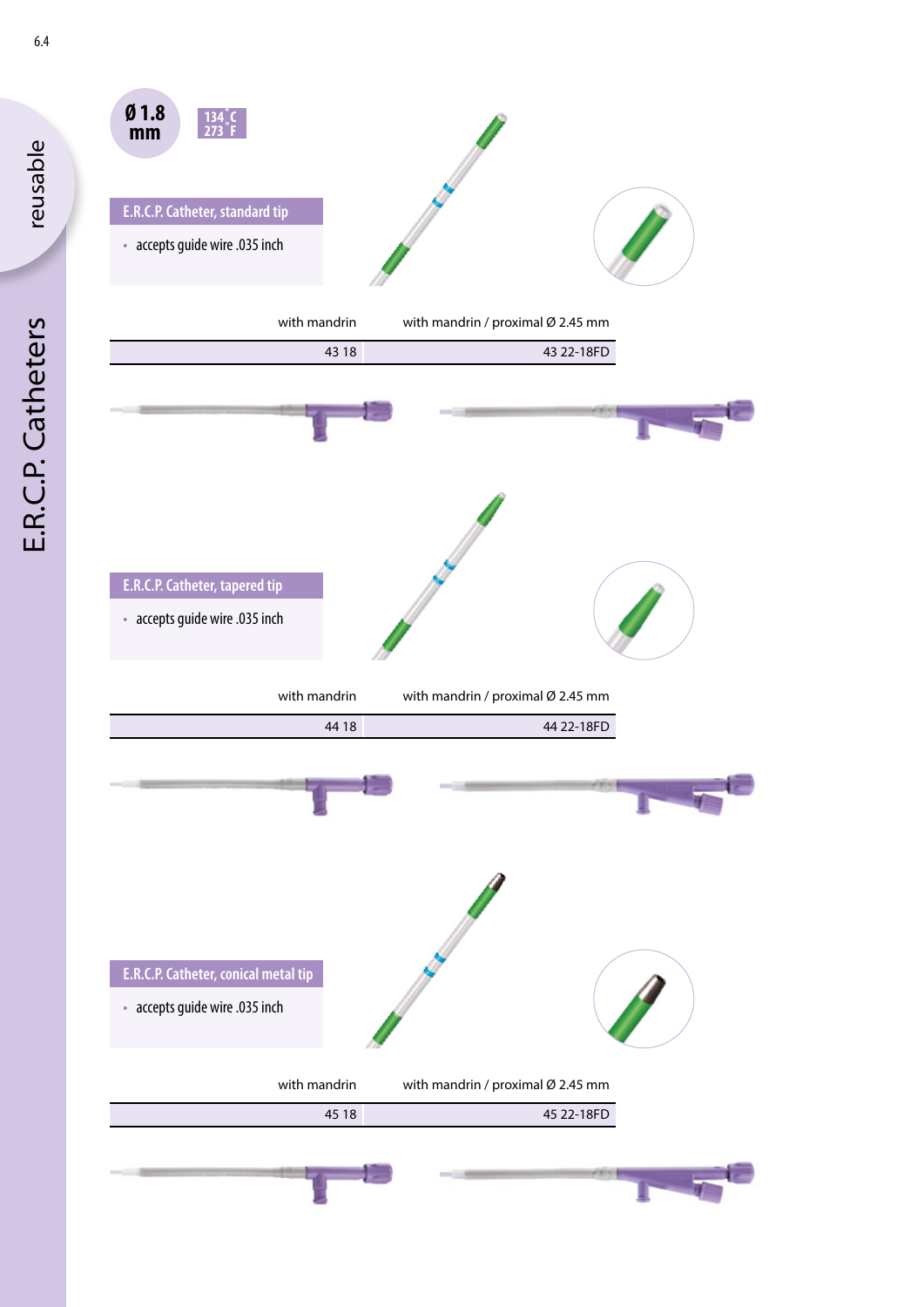

reusable